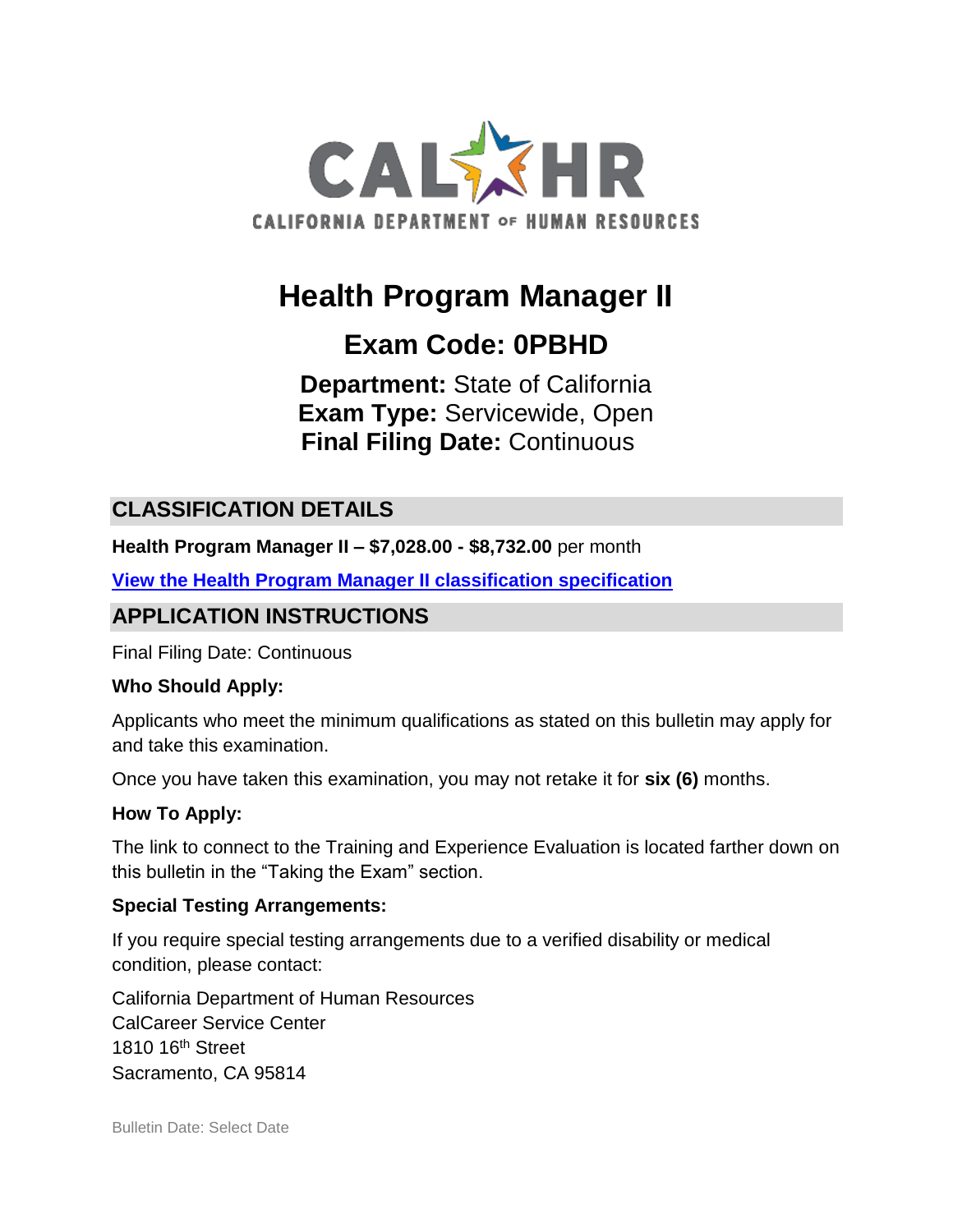Phone: (866) 844-8671 Email: [CalCareer@CalHR.CA.GOV](mailto:CalCareer@CalHR.CA.GOV)

California Relay Service: 7-1-1 (TTY and voice)

TTY is a Telecommunications Device for the Deaf, and is reachable only from phones equipped with a TTY Device

## **MINIMUM QUALIFICATIONS**

All applicants must meet the education and/or experience requirements as stated on this exam bulletin to be accepted into the examination. Part-time or full-time jobs, regardless of whether paid or volunteer positions, and inside or outside California state service will count toward experience.

### **Health Program Manager II**

Either I

One year of experience in the California state service performing duties equivalent to a Health Program Specialist I or Health Program Manager I.

### Or II

Two years of experience in the California state service performing duties equivalent to an Associate Health Program Adviser.

#### Or III

Experience: Four years of progressively responsible experience in health program administration, at least two of which must have been with independent responsibility for a significant program such as is normally found in a complex or departmentalized medical care delivery setting or health institution or organization. This experience must include program planning and/or evaluation experience and the making of recommendations to management. (Possession of a Doctoral Degree in Public Health, Health Administration, Health Planning, Public Administration, or a closely related health professional field may be substituted for one year of the required general experience.) and

Education: Possession of a Master's Degree in Public Health, Health Administration, Hospital Administration, Comprehensive Health Planning, Public Administration, or a closely related health professional field. (One year of additional specialized qualifying experience may be substituted for the required master's degree.)

### **POSITION DESCRIPTION**

### **Health Program Manager II**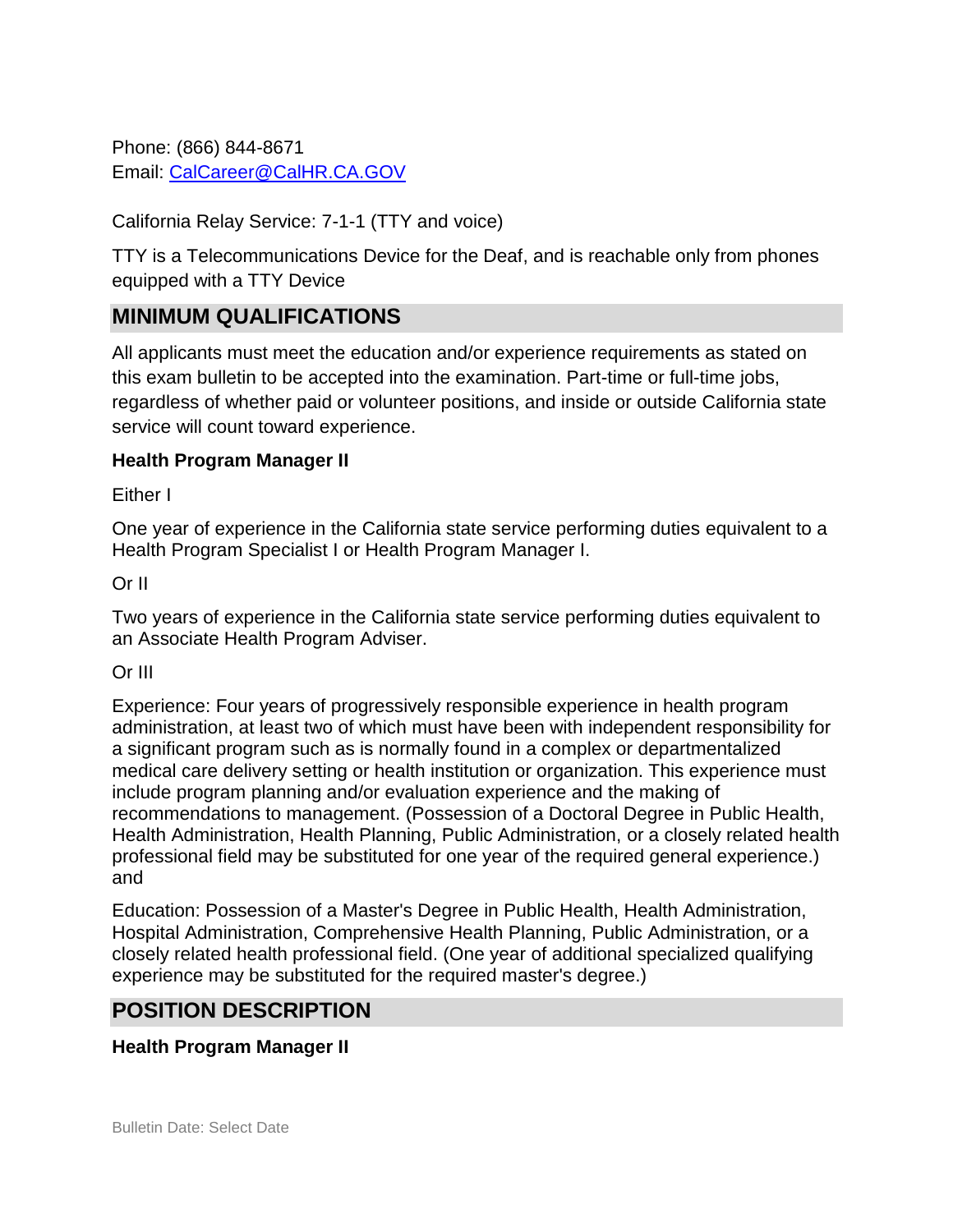Incumbents at this level function as highly skilled, technical program consultants in programs which are critical to the department's basic mission, where the level of expertise required is definably greater than that for any other supervisory position at this level; and where the person proposed for the position has an established reputation in the areas of expertise required.

# **EXAMINATION SCOPE**

This examination consists of the following components:

**Training and Experience Evaluation –** Weighted 100% of the final score.

The examination will consists solely of a **Training and Experience Evaluation.** To obtain a position on the eligible list, a minimum score of 70% must be received. Applicants will receive their score upon completion of the Training and Experience Evaluation process.

In addition to evaluating applicants' relative knowledge, skills, and ability, as demonstrated by quality and breadth of education and/or experience, emphasis in each exam component will be measuring competitively, relative job demands, each applicant's:

### **Knowledge of:**

- 1. Public health, mental health and health care services programs and trends.
- 2. Problems and procedures involved in establishing community relationships and assessing community health program needs and resources.
- 3. Preparation and planning for coordinated programs with local and Federal agencies, private agencies and health care providers.
- 4. Principles and methods of public administration including organization, personnel and fiscal management.
- 5. Methods of preparing reports.
- 6. Research and survey methods.
- 7. Methods and principles of medical care administration, disease and disability prevention, health promotion and medical rehabilitation.
- 8. Procedures, planning, implementation and monitoring of programs.
- 9. Design and plan for coordination of programs with Federal and local agencies.
- 10.Legislative processes.
- 11.Principles and practices of employee supervision, development and training.
- 12.Methods and techniques of effective leadership.
- 13.Federal, State, and local health programs, policies, objectives, and constraints.
- 14.Equal employment opportunity and affirmative action policies.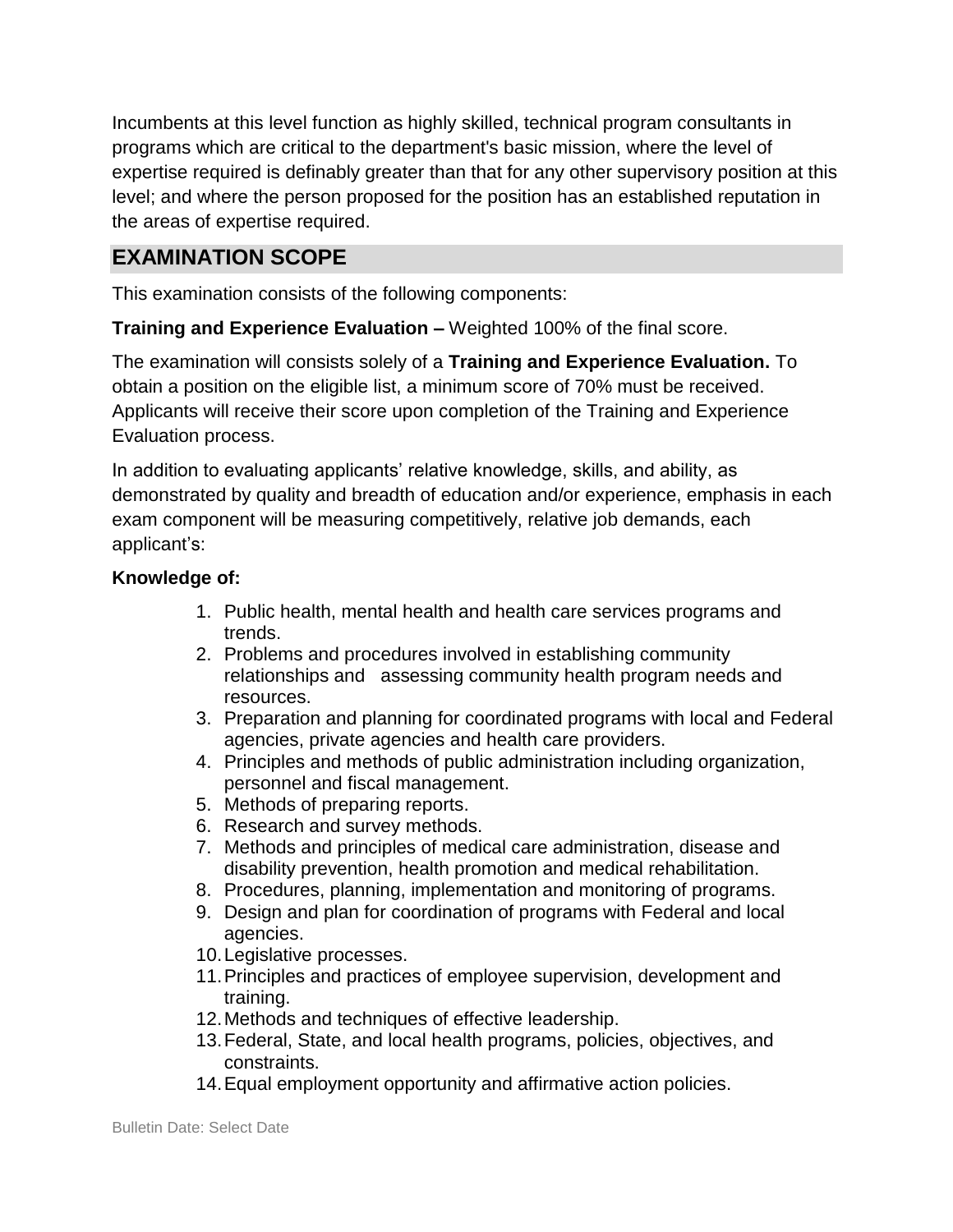- 15.Principles and techniques of management and public administration.
- 16.Federal, State and local standards, issues, policies and priorities related to health services financing, health services delivery, health promotion, disease prevention, and environmental factors impacting health.

#### **Ability to:**

- 1. Assist in development of public health and health care projects.
- 2. Apply health regulations, policies and procedures.
- 3. Participate in monitoring and evaluating health programs and projects.
- 4. Gather, analyze and organize data related to health programs.
- 5. Analyze administrative problems and recommend effective action.
- 6. Speak and write effectively.
- 7. Act as program liaison with staff in other programs at the Federal, State, and local level.
- 8. Assist in planning, conducting and evaluating of field projects.
- 9. Recommend and take actions on a variety of health programs, project activities, staffing and budgetary processes.
- 10.Analyze proposed legislation, regulations and health program standards.
- 11.Provide consultation and technical assistance to local agencies.
- 12.Serve on task forces and committees as a program representative.
- 13.Supervise staff.
- 14.Manage a health program or project.
- 15.Establish and maintain priorities.
- 16.Effectively utilize available resources.
- 17.Apply and recommend changes in health regulations, policies and procedures.
- 18.Establish and maintain cooperative relations with a variety of governmental, educational and provider entities.
- 19.Effectively carryout equal employment opportunity and affirmative action policies.
- 20.Assume and demonstrate independent responsibility for decisions and actions having broad implications on a variety of complex health programs and project activities.
- 21.Work effectively with various health disciplines and community agencies and lenders in coordinating health services and implementing health programs and in developing and interpreting health policies, regulations and procedures.
- 22.Negotiate and coordinate policy relationships with Federal, State and local agencies.
- 23.Utilize public administration methods including budgeting and personnel practices in achieving implementation of legislation and new health programs statewide.
- 24.Serve as a technical program expert to higher level management and represent the department's position before legislative committees and other State agencies.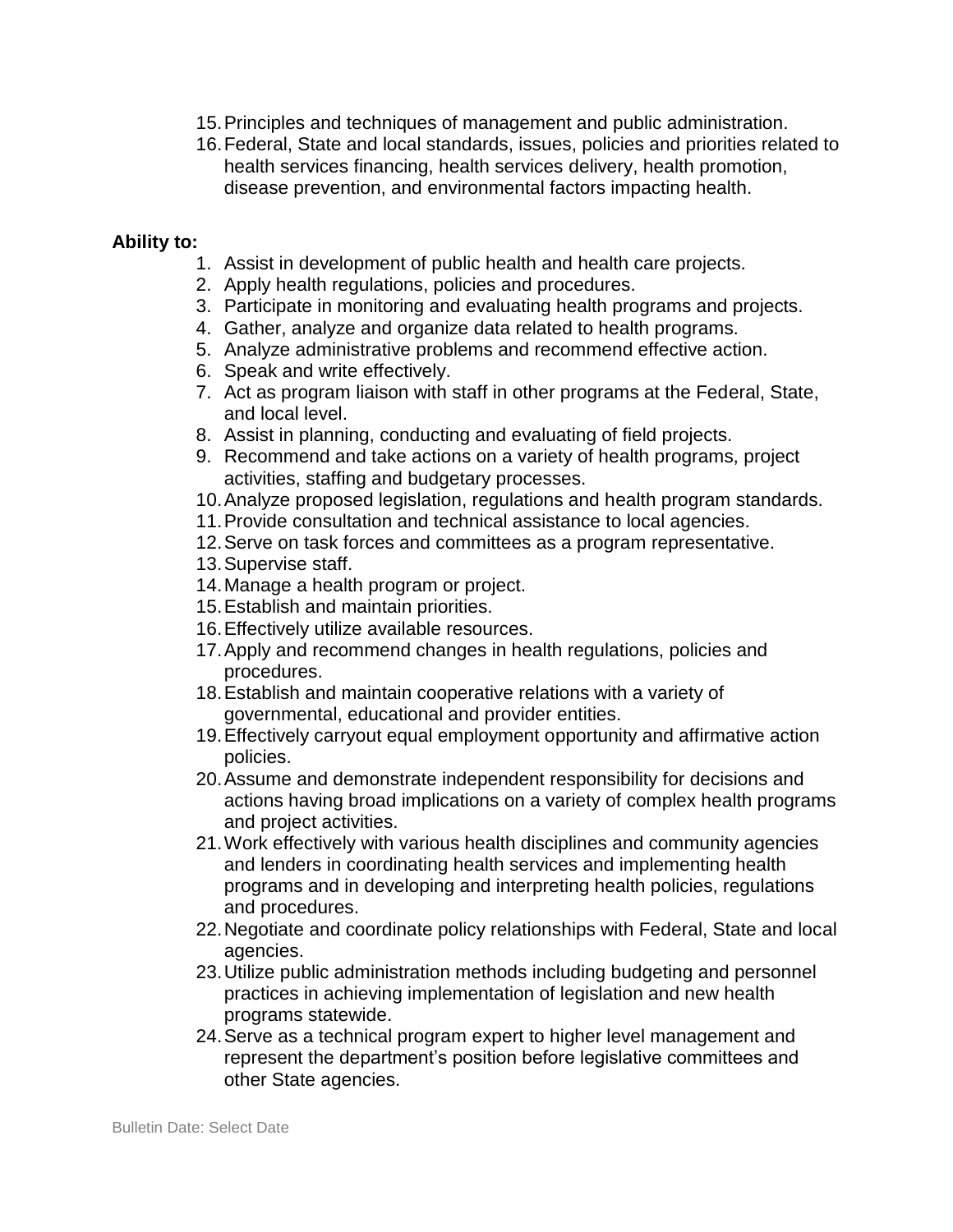# **ELIGIBLE LIST INFORMATION**

A servicewide, open eligible list for the **Health Program Manager II** classification will be established for the State of California (all State of California departments, statewide).

The names of successful competitors will be merged onto the eligible list in order of final score regardless of exam date. Eligibility expires **twelve (12) months** after it is established. Applicants must then retake the examination to reestablish eligibility.

Veterans' Preference will be granted for this examination. In accordance with Government Codes 18973.1 and 18973.5, whenever any veteran, or widow or widower of a veteran achieves a passing score on an open examination, he or she shall be ranked in the top rank of the resulting eligible list.

Veterans status is verified by the California Department of Human Resources (CalHR). Information on this program and [the Veterans' Preference Application](https://www.jobs.ca.gov/CalHRPublic/Landing/Jobs/VeteransInformation.aspx) (Std. form 1093) is available online**.** Additional information on veteran benefits is available at the Department of Veterans Affairs.

# **EXAMINATION INFORMATION**

**Preview of the Health Program Manager II [Training and Experience Evaluation](https://jobs.ca.gov/jobsgen/0PBHDa.pdf)**

# **PREPARING FOR THE EXAMINATION**

Here is a list of suggested resources to have available prior to taking the exam.

**Employment History:** Employment dates, job titles, organization names and addresses, names of supervisors or persons who can verify your job responsibilities, and phone numbers of persons listed above.

**Education:** School names and addresses, degrees earned, dates attended, courses taken (verifiable on a transcript), persons or office who can verify education, and phone numbers of persons or offices listed above.

**Training:** Class titles, certifications received, names of persons who can verify your training, and phone numbers of persons listed above.

# **TAKING THE EXAMINATION**

**Take the [Health Program Manager II](https://www.jobs.ca.gov/CalHRPublic/Login.aspx?ExamId=0PBHD) examination**

# **TESTING DEPARTMENTS**

State of California (all State of California departments)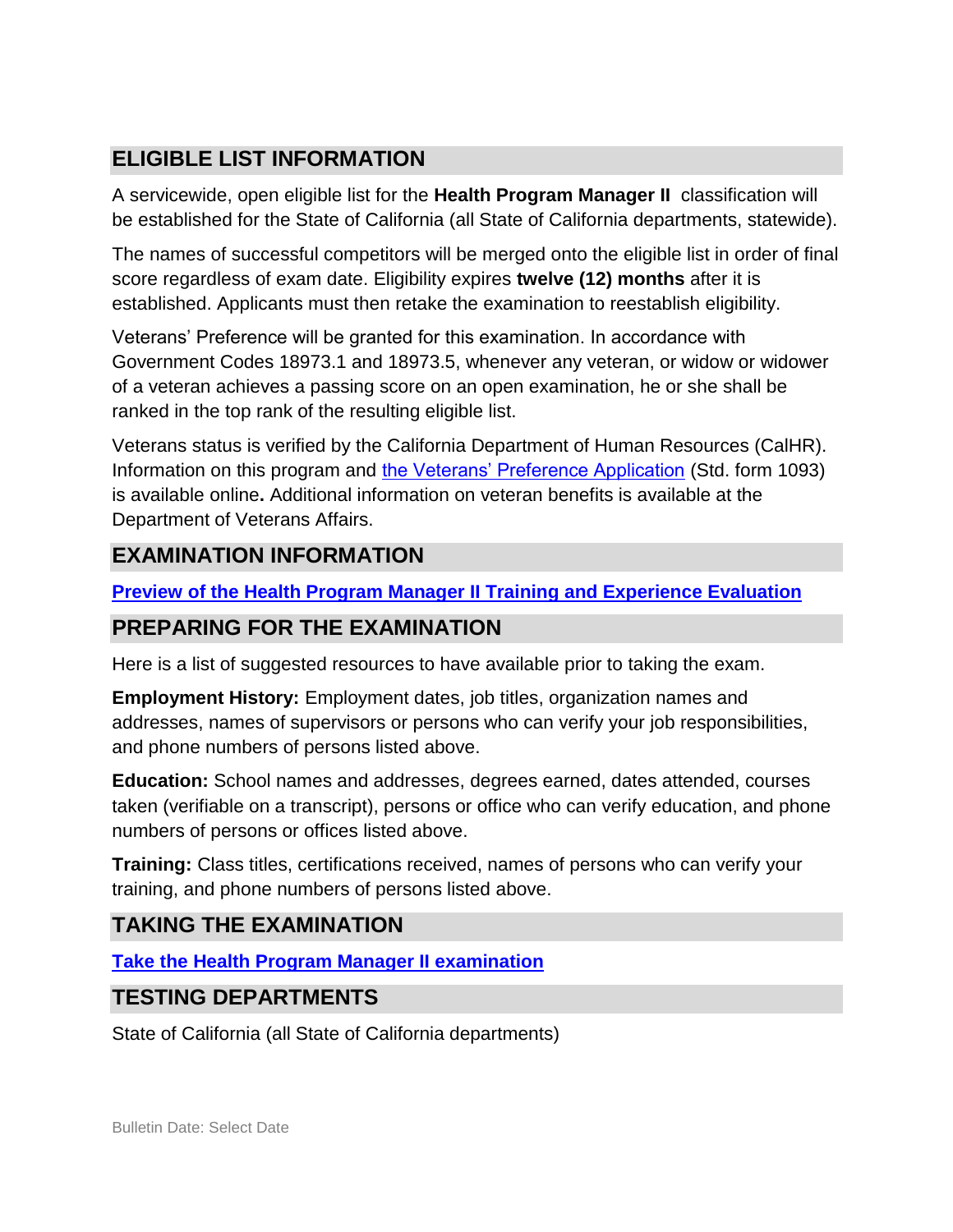# **CONTACT INFORMATION**

California Department of Human Resources CalCareer Service Center 1810 16th Street Sacramento, CA 95814 Phone: (866) 844-8671 Email: [CalCareer@CalHR.CA.GOV](mailto:CalCareer@CalHR.CA.GOV)

California Relay Service: 7-1-1 (TTY and voice)

TTY is a Telecommunications Device for the Deaf, and is reachable only from phones equipped with a TTY Device.

## **EQUAL OPPORTUNITY EMPLOYER**

The State of California is an equal opportunity employer to all, regardless of age, ancestry, color, disability (mental and physical), exercising the right of family care and medical leave, gender, gender expression, gender identity, genetic information, marital status, medical condition, military or veteran status, national origin, political affiliation, race, religious creed, sex (includes pregnancy, childbirth, breastfeeding, and related medical conditions), and sexual orientation.

### **DRUG-FREE STATEMENT**

It is an objective of the State of California to achieve a drug-free State work place. Any applicant for State employment will be expected to behave in accordance with this objective, because the use of illegal drugs is inconsistent with the law of the State, the rules governing civil service, and the special trust placed in public servants.

### **GENERAL INFORMATION**

Examination and/or Employment Application (STD 678) forms are available at the California Department of Human Resources, local offices of the Employment Development Department, and through your **[CalCareer Account.](http://www.jobs.ca.gov/)**

If you meet the requirements stated on this examination bulletin, you may take this examination, which is competitive. Possession of the entrance requirements does not assure a place on the eligible list. Your performance in the examination described in this bulletin will be rated against a predetermined job-related rating, and all applicants who pass will be ranked according to their score.

The California Department of Human Resources (CalHR) reserves the right to revise the examination plan to better meet the needs of the service, if the circumstances under